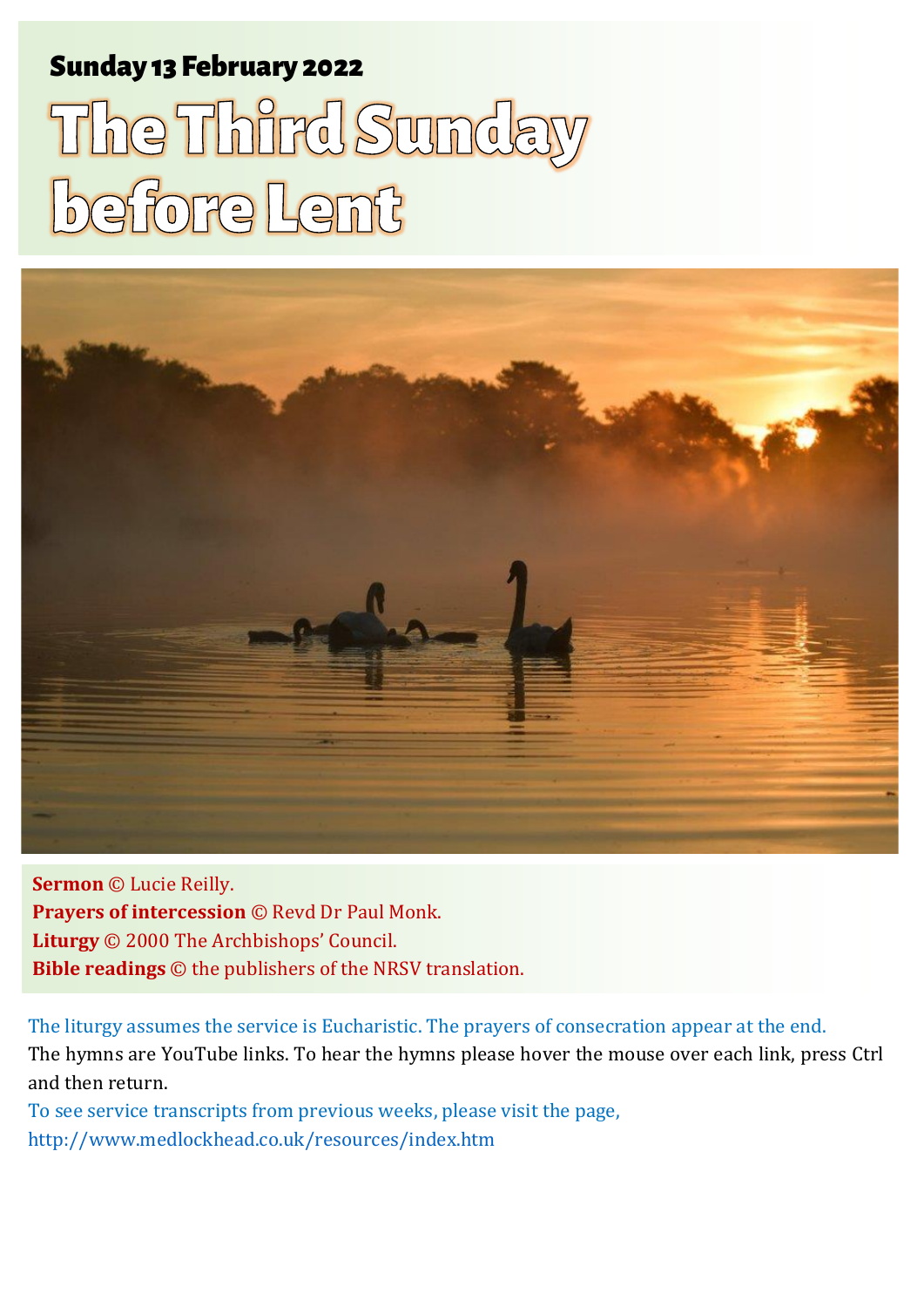#### **Introduction and welcome**

HYMN 1 **[When I survey the wondrous cross](https://www.youtube.com/watch?v=iK8kYlBn_qI)** (click on this link to hear the hymn)

#### **The Welcome**

In the name of the Father, and of the Son, and of the Holy Spirit

All **Amen.**

The Lord be with you

All **And also with you.**

#### **The Preparation**

All **Almighty God,**

**to whom all hearts are open, all desires known, and from whom no secrets are hidden: cleanse the thoughts of our hearts by the inspiration of your Holy Spirit, that we may perfectly love you, and worthily magnify your holy name; through Christ our Lord. Amen.**

Our Lord Jesus Christ said:

The first commandment is this: 'Hear, O Israel, the Lord our God is the only Lord. You shall love the Lord your God with all your heart, with all your soul, with all your mind, and with all your strength.'

And the second is this: 'Love your neighbour as yourself.' There is no other commandment greater than these. On these two commandments hang all the law and the prophets.

#### All **Amen. Lord, have mercy.**

God so loved the world that he gave his only Son Jesus Christ to save us from our sins, to be our advocate in heaven, and to bring us to eternal life. Therefore, let us confess our sins in penitence and faith, firmly resolved to keep God's commandments and to live in love and peace with all.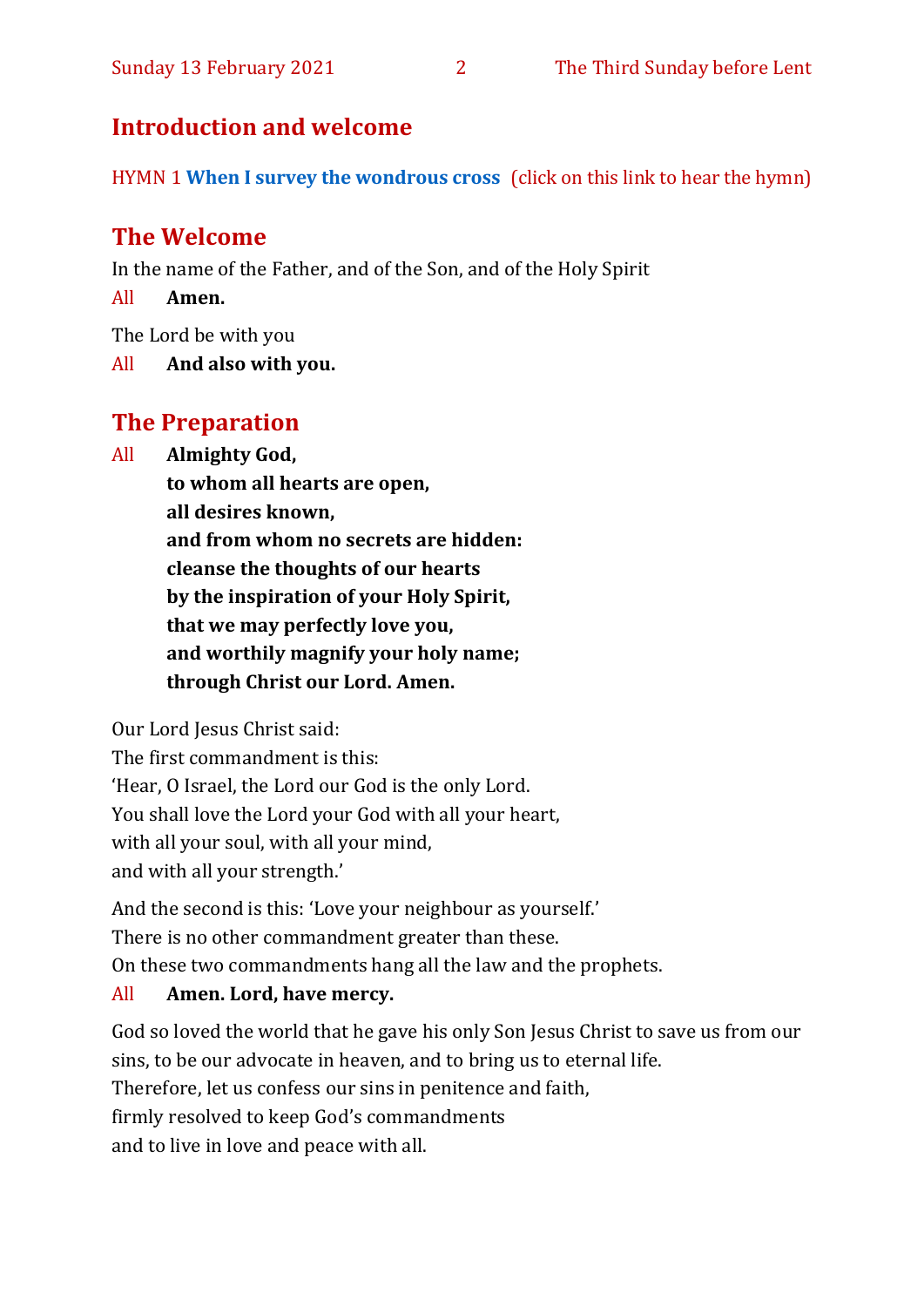All **Almighty God, our heavenly Father, we have sinned against you and against our neighbour in thought and word and deed, through negligence, through weakness, through our own deliberate fault. We are truly sorry and repent of all our sins. For the sake of your Son Jesus Christ, who died for us, forgive us all that is past and grant that we may serve you in newness of life to the glory of your name. Amen.**

Almighty God,

who forgives all who truly repent, have mercy upon you, pardon and deliver you from all your sins, confirm and strengthen you in all goodness, and keep you in life eternal; through Jesus Christ our Lord. All **Amen.**

#### **The Gloria**

This Gloria is sung to the tune of 'Cwm Rhondda'. Click **[here](about:blank)** for the tune.

All **Glory be to God in Heaven, Songs of joy and peace we bring, Thankful hearts and voices raising, To creation's Lord we sing. Lord we thank you, Lord we praise you, Glory be to God our King: Glory be to God our King. Lamb of God, who on our shoulders, Bore the load of this world's sin; Only Son of God the Father,**

**You have brought us peace within.**

**Lord, have mercy, Christ have mercy,**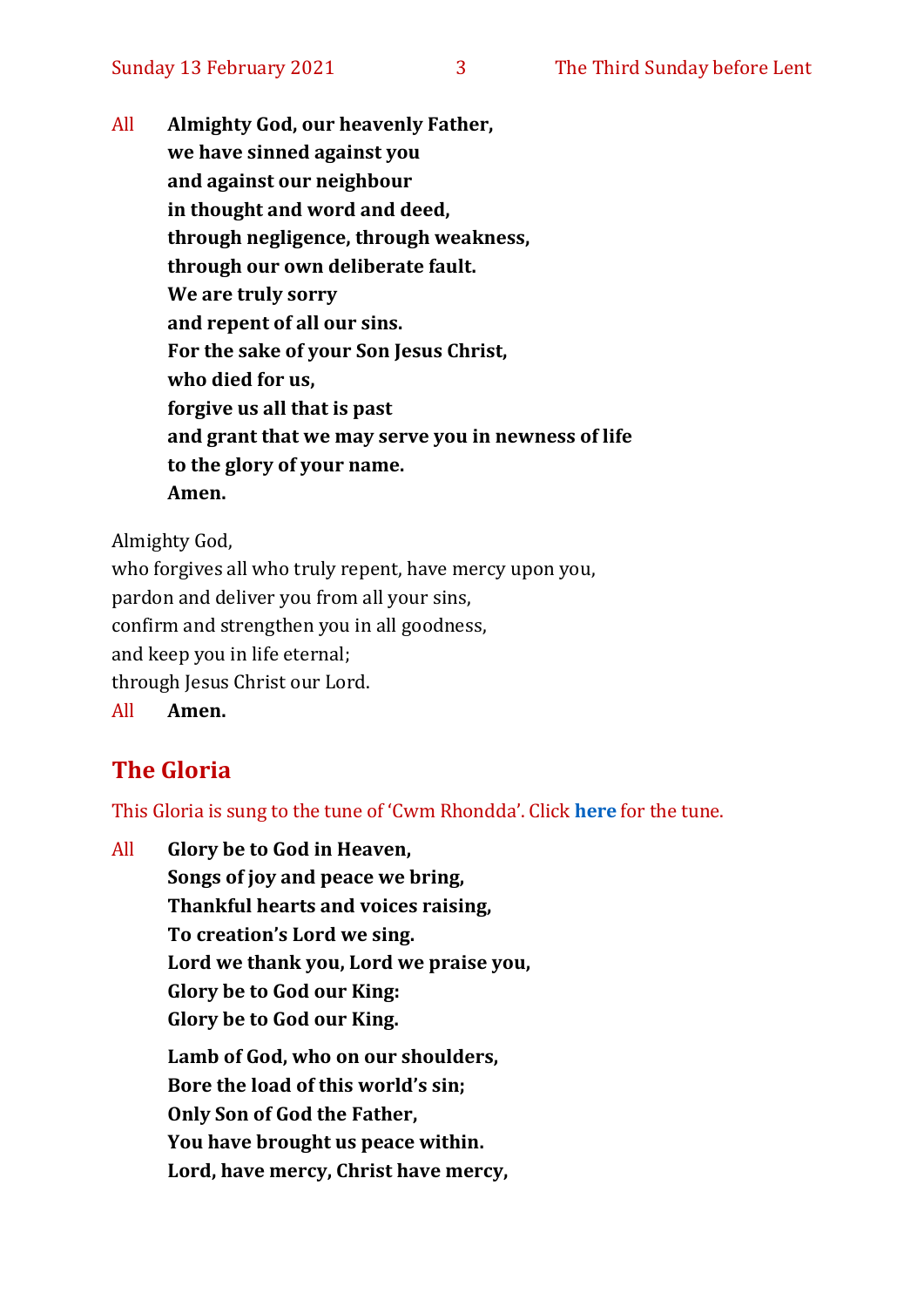**Now your glorious reign begin: Now your glorious reign begin.**

**You O Son of God are Holy, You we praise with one accord. None in heav'n or earth is like you, Only you are Christ the Lord. With the Father and the Spirit, Ever worshipped and adored: Ever worshipped and adored.**

#### **The Collect for the Third Sunday before Lent**

Almighty God, who alone can bring order to the unruly wills and passions of sinful humanity: give your people grace so to love what you command and to desire what you promise, that, among the many changes of this world, our hearts may surely there be fixed where true joys are to be found; through Jesus Christ your Son our Lord, who is alive and reigns with you, in the unity of the Holy Spirit, one God, now and for ever. All **Amen.**

# **First reading**

A reading from the Book of the Prophet Jeremiah Thus says the Lord: Cursed are those who trust in mere mortals and make mere flesh their strength, whose hearts turn away from the Lord. They shall be like a shrub in the desert, and shall not see when relief comes. They shall live in the parched places of the wilderness, in an uninhabited salt land.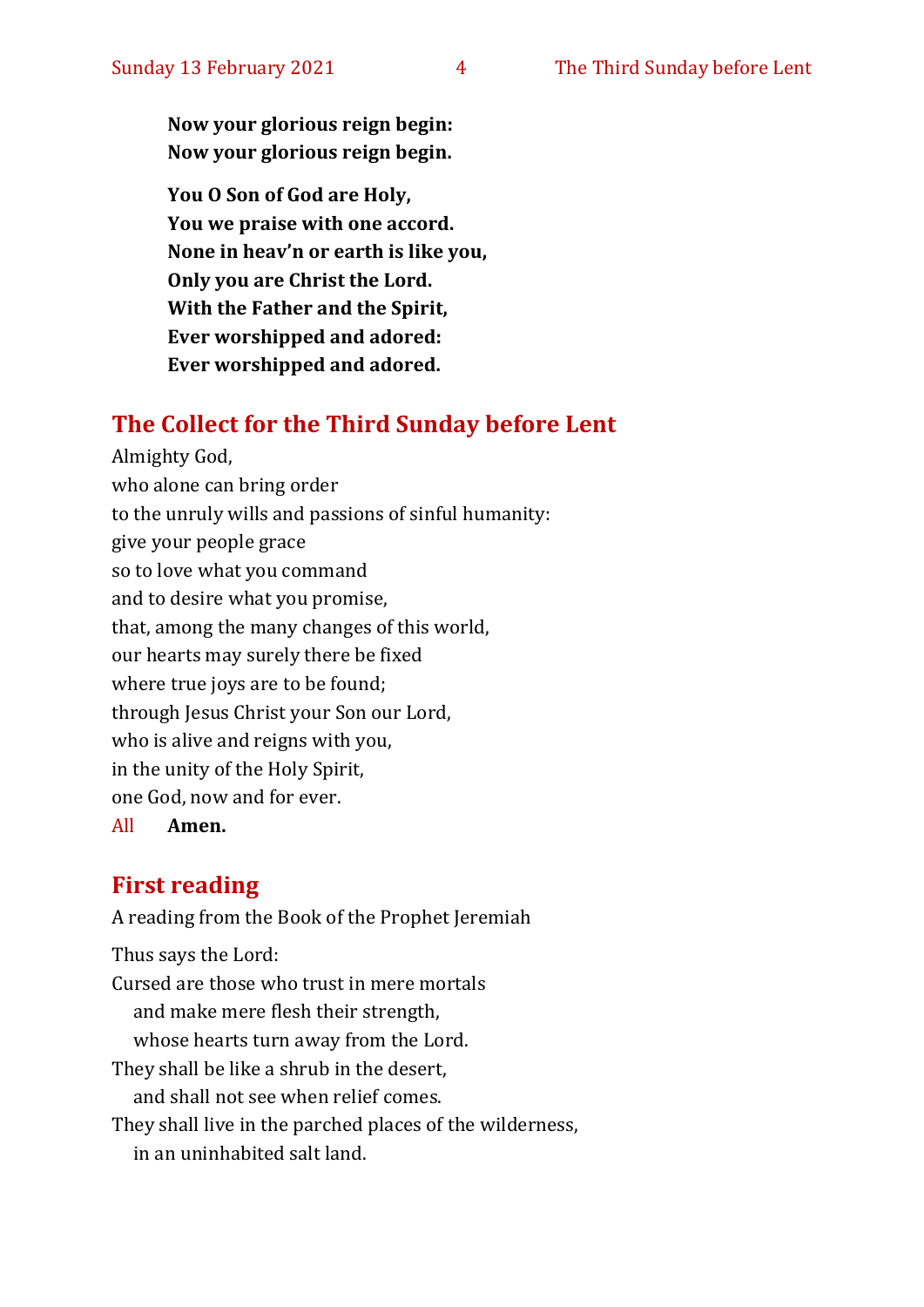Blessed are those who trust in the Lord, whose trust is the Lord. They shall be like a tree planted by water, sending out its roots by the stream. It shall not fear when heat comes, and its leaves shall stay green; in the year of drought it is not anxious, and it does not cease to bear fruit. The heart is devious above all else; it is perverse who can understand it? I the Lord test the mind and search the heart, to give to all according to their ways, according to the fruit of their doings. *Jeremiah 17:5–10* This is the Word of the Lord

All **Thanks be to God.**

#### **Second reading**

A reading from St Paul's First Letter to the Corinthians

Now if Christ is proclaimed as raised from the dead, how can some of you say there is no resurrection of the dead? If there is no resurrection of the dead, then Christ has not been raised; and if Christ has not been raised, then our proclamation has been in vain and your faith has been in vain. We are even found to be misrepresenting God, because we testified of God that he raised Christ—whom he did not raise if it is true that the dead are not raised. For if the dead are not raised, then Christ has not been raised.If Christ has not been raised, your faith is futile and you are still in your sins. Then those also who have died in Christ have perished. If for this life only we have hoped in Christ, we are of all people most to be pitied.

But in fact Christ has been raised from the dead, the first fruits of those who have died. *1 Corinthians 15:12–20*

This is the Word of the Lord

All **Thanks be to God.**

HYMN 2 **[Wait for the Lord](https://www.youtube.com/watch?v=2OEcMxhvfGo&t=3s)** (please click on this link to hear the hymn)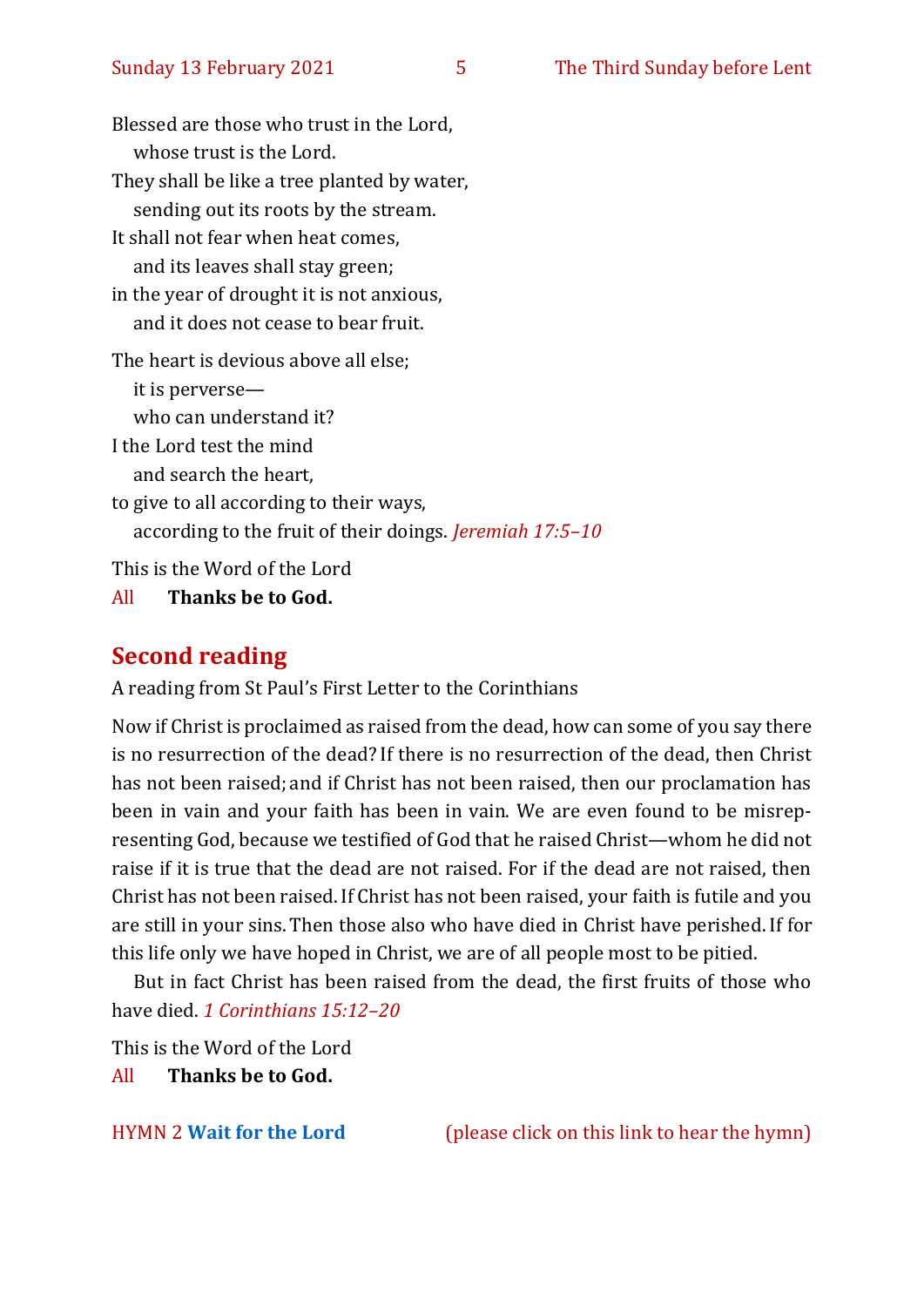#### **Gospel reading**

Hear the Gospel of our Lord Jesus Christ according to Luke

All **Glory to you O Lord.**

Jesus came down with them and stood on a level place, with a great crowd of his disciples and a great multitude of people from all Judea, Jerusalem, and the coast of Tyre and Sidon.They had come to hear him and to be healed of their diseases; and those who were troubled with unclean spirits were cured. And all in the crowd were trying to touch him, for power came out from him and healed all of them.

Then he looked up at his disciples and said:

'Blessed are you who are poor, for yours is the kingdom of God. 'Blessed are you who are hungry now, for you will be filled. 'Blessed are you who weep now, for you will laugh.

'Blessed are you when people hate you, and when they exclude you, revile you, and defame you on account of the Son of Man. Rejoice on that day and leap for joy, for surely your reward is great in heaven; for that is what their ancestors did to the prophets.

'But woe to you who are rich, for you have received your consolation. Woe to you who are full now, for you will be hungry. Woe to you who are laughing now, for you will mourn and weep.

'Woe to you when all speak well of you, for that is what their ancestors did to the false prophets. *Luke 6:17–26*

This is the Gospel of the Lord

All **Praise to you O Christ.** 

#### **Sermon**

The Beatitudes are among the most popular and best remembered sections of the New Testament. Many Christians memorise them, and they pop up frequently in the liturgy.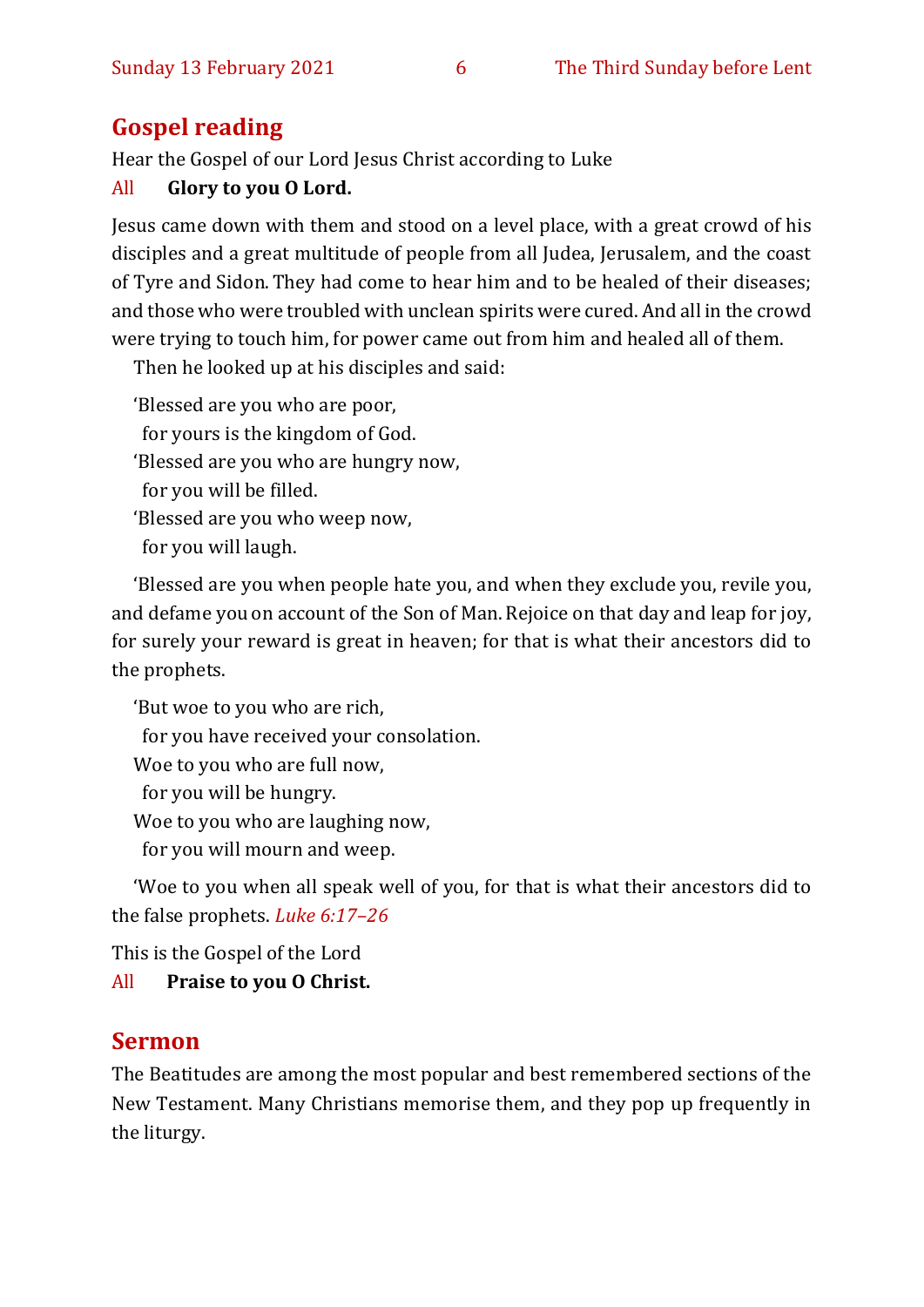But what is a Beatitude? The word itself suggests a blessing: a beatitude is a situation or circumstance that facilitates and sponsors the indwelling of God the Holy Spirit.

When we say 'Beatitudes,' we instinctively think of the nine from St Matthew's account of the Sermon on the Mount: 'Blessed are the poor in spirit …' The four Beatitudes and four woes in today Gospel from St. Luke's Sermon on the Plain are rarely considered.

However, if Luke's Gospel was written later and in response to Matthew's account—and a great many people think the passage is indeed later—then we must ask, why did Luke wreck one of Jesus' most beautiful set of teachings? Why would he take something so inspirational and make it so pedestrian? Or was he going back to the original, a tradition that had been overwritten and spiritualised for some reason by Matthew. What's going on?

My response would be that Luke did not wreck them at all. First, his intentions were far different than those of Matthew. Second, Luke's different intentions might well have been closer to those of Jesus than were those of Matthew.

Luke's Beatitudes begin, 'Blessed are you who are poor ... , Blessed are you who are hungry now ... , Blessed are you who weep now ... , Blessed are you when people hate you ...'

His woes are exact reversals of the Beatitudes: 'Woe to you who are rich, ... , Woe to you who are full now ... , Woe to you who are laughing now ... , Woe to you when all speak well of you ...'

One thing to notice is that Luke writes in the second person - Jesus' sermon is directed to 'you'—while Matthew's Beatitudes are in the third person—they describe Christian virtues.

Luke presents Jesus as talking to the community as it is, today, in front of us now, and not as it ideally should be. Jesus, on the plain, speaks face-to-face to the people, not while sitting on top of a mountain. Despite the 'woes,' there is a lack of judgment in Luke's account; Jesus is making a promise to the community, and he accepts people as they are.

It is worth noting that while Jesus here pronounces woes upon the rich, later in Luke's Gospel he does bring salvation to some who are wealthy—think of Levi and Zacchaeus, for starters.

One recent commentator suggests: 'The Gospel means joy to some and misery to others. The good news is for the poor ... not just because they are poor, but because their poverty cries out for something to fill it. The bad news is for the rich,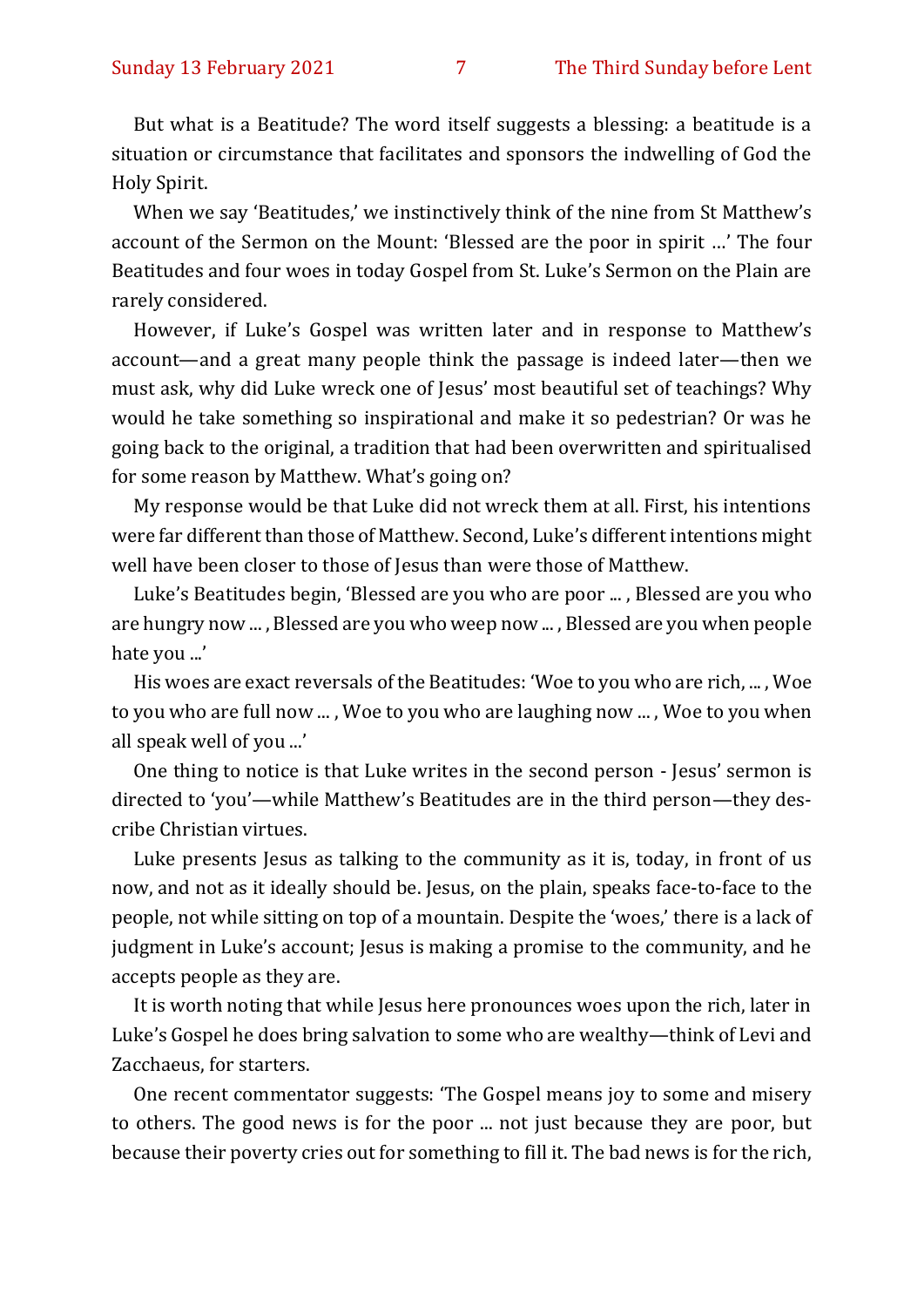not just because they are rich, but because their lives are satisfactory, and they do not want anything else.'

The different sets of Beatitudes need to be interpreted considering the different emphases of the Gospels: for example, Matthew emphasises moral perfection and judgment while Luke puts the priority on mercy. They also choose to speak into the needs and concerns of different racial constituencies.

But both Gospels, for example, describe Jesus' call to love your enemies. For Matthew, this is an ethical norm, one which could easily be followed in an insincere and patronising manner. For Luke, 'loving one's enemies' springs not from obeying an ethical norm but out of gratitude for God's mercy to me, a sinner.

In Matthew's account of the sermon, Jesus says, 'Enter through the narrow gate; for the gate is wide and the road is easy that leads to destruction, and there are many who take it. For the gate is narrow and the road is hard that leads to life, and there are few who find it'.

Luke tones down that passage and places it in a different context: 'Strive to enter through the narrow door; for many, I tell you, will try to enter and will not be able'.

Context is indeed important. Matthew's Sermon on the Mount runs to 111 verses; Luke's Sermon on the Plain is a mere 29. Luke does use some material like Matthew's sermon elsewhere in his Gospel, while omitting much, but he intersperses it amidst accounts of Jesus' healings and exorcisms.

If Matthew gives the impression that Jesus issues many instructions however, Luke portrays Jesus as merging preaching, prayer, and healing.

The temptation is to think that the beatitudes are rules or conditions for being blessed or receiving our heavenly reward. They are not that at all. They are not about building up, accomplishing, or acquiring. They are about letting go, surrendering, living with a vulnerable and open heart. That does not mean we run away, back down, or isolate ourselves from the realities of our life and world. It means we engage them in a different way, Jesus' way.

The beatitudes teach us to trust God more than the external circumstances of our lives. They invite dependence on God rather than self-reliance.

In today's world that sounds a lot like weakness and foolishness. But to those who are being saved it is the power of God. The beatitudes are nothing less than the way of the cross. The fullest expression of a 'beatitudinal life' is seen in Jesus' crucifixion. If we live the beatitudes, they will take us to the cross.

In the trauma and setbacks of life we discover that we cannot do life by ourselves. As we admit our need for God, we find purity of heart. The arrogance of selfsufficiency gives way to meekness. We realise that all that we are and have, is from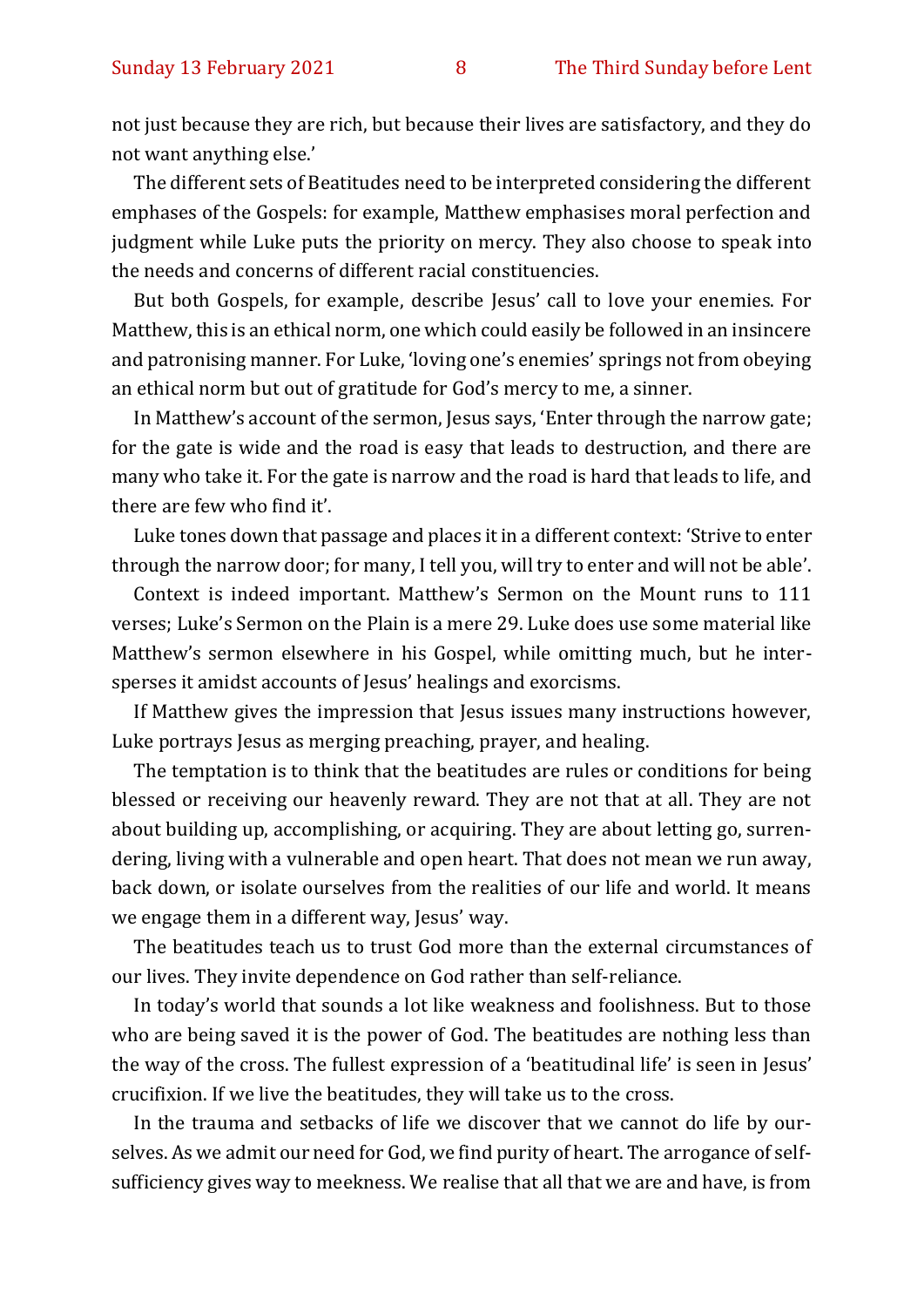God and we begin to know ourselves as poor in spirit. Our own misfortunes awaken and connect us to the pain of the world for which we cannot help but mourn. We think less about ourselves and become merciful to others. We have nowhere else to go and so we turn our gaze back to God. The longer we gaze at God the more we hunger and thirst for righteousness, for God's life, and we become peacemakers reconciling ourselves and our neighbours to God. This is the life for which Christ's disciples are willing to be persecuted, a life of righteousness, the life for which Christ died and rose again.

The beatitudes are not so much about what we do, but how we do. They are less about actions and more about relationships. To live the beatitudes is to live a life of reckless, exuberant, self-abandonment to God and our neighbour. That's love. The only reason we can do that is because we know and trust ourselves to have already been blessed by God. We live the beatitudes as a response to God blessing us. That is the way of Christ. That is not only the way forward through this life, but also the way to life. If we are to follow Christ it must become our way.

#### **The Creed**

Do you believe and trust in God the Father, the source of all being and life, the one for whom we exist?

#### All **We believe and trust in him.**

Do you believe and trust in God the Son, who took our human nature, died for us and rose again?

#### All **We believe and trust in him.**

Do you believe and trust in God the Holy Spirit, who gives life to the people of God and makes Christ known in the world?

#### All **We believe and trust in him.**

This is the faith of the Church.

All **This is our faith. We believe and trust in one God, Father, Son and Holy Spirit. Amen.**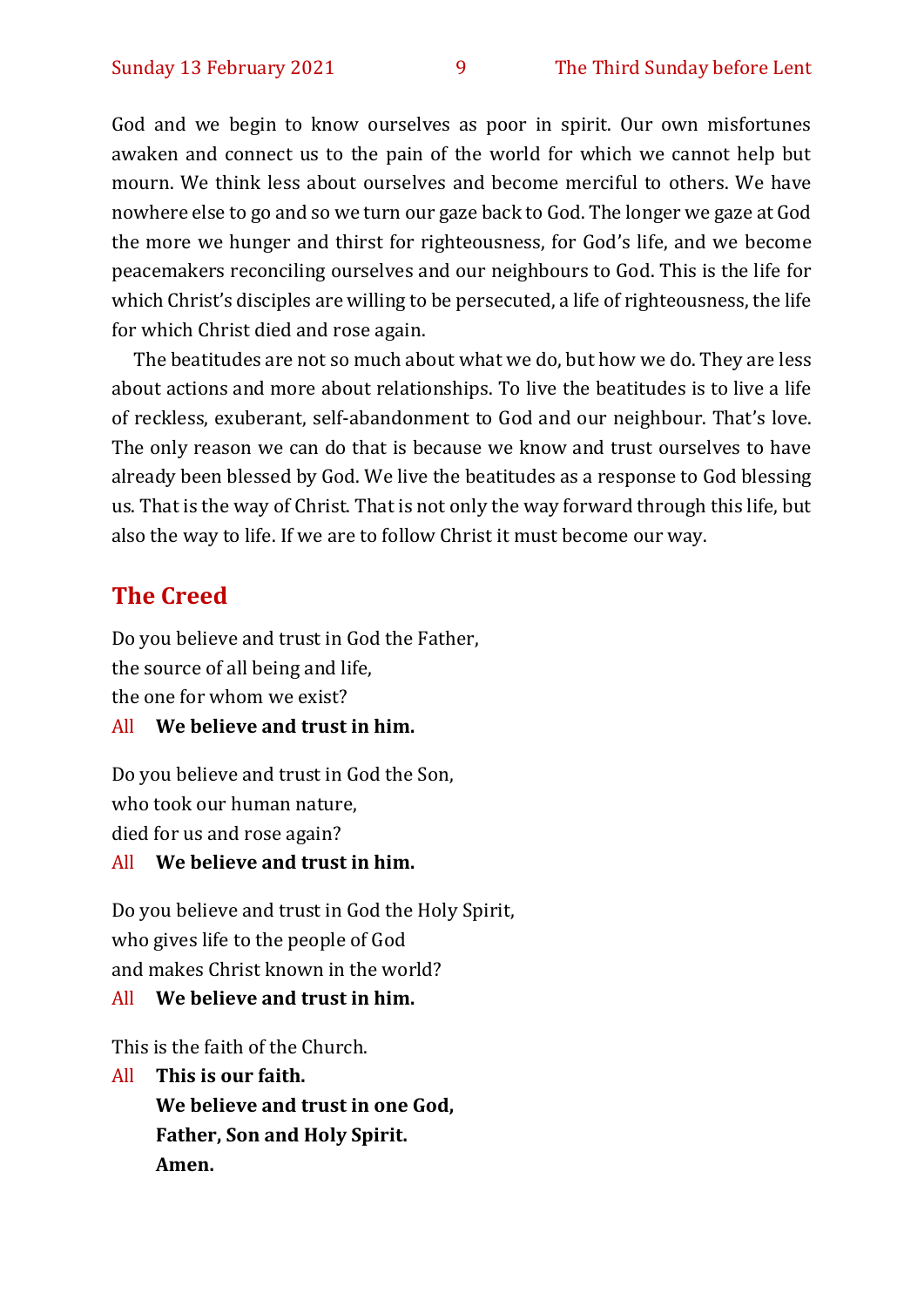#### **Prayers of intercession**

These prayers are inspired by the Crucifixion and Resurrection.

The Scriptures tell us that God wants us to give him our lives to him in order for him to live in us. We pray to the God who brought Jesus back from death to life. Let us pray.

Lord, hear us.

#### All **Lord, graciously hear us.**

Jesus, though crucified, is raised from the dead. We ask you to help us crucify our own sinful natures, putting to death everything in us that is not Christlike. Enable our resurrection from the death of sin to newness of resurrection life. Today we pray for …

Lord, hear us.

#### All **Lord, graciously hear us.**

The risen Lord Jesus forgave Peter three times and restored him to a place in the community of faith. Forgive us our sins as we forgive those who sin against us. Shape us to become living stones in your Church, that it can give you honour and glory. Today we pray for …

Lord, hear us.

#### All **Lord, graciously hear us.**

The risen Lord Jesus walked beside his disciples on the road to Emmaus. He taught them, gave them words of comfort, and made himself known in the breaking of bread. Give us your comfort and help us recognize you. Today we pray for … Lord, hear us.

#### All **Lord, graciously hear us.**

The risen Lord Jesus prayed peace on his disciples as they cowered in a locked room and forgave those who refused to believe. Give us your peace, calm our fear, and forgive our lack of belief. Help us to turn from fear to peace and doubt to belief. Today we pray for …

Lord, hear us.

#### All **Lord, graciously hear us.**

We pray for all those who are experiencing their own pain of crucifixion; those who suffer in body, mind, or spirit; and those whose earthly lives are coming to an end. We ask the hands of Jesus which bear the marks of his pain to restore and bring resurrection. We pray for those who cannot be here today through illness. Today we pray for …

Lord, hear us.

#### All **Lord, graciously hear us.**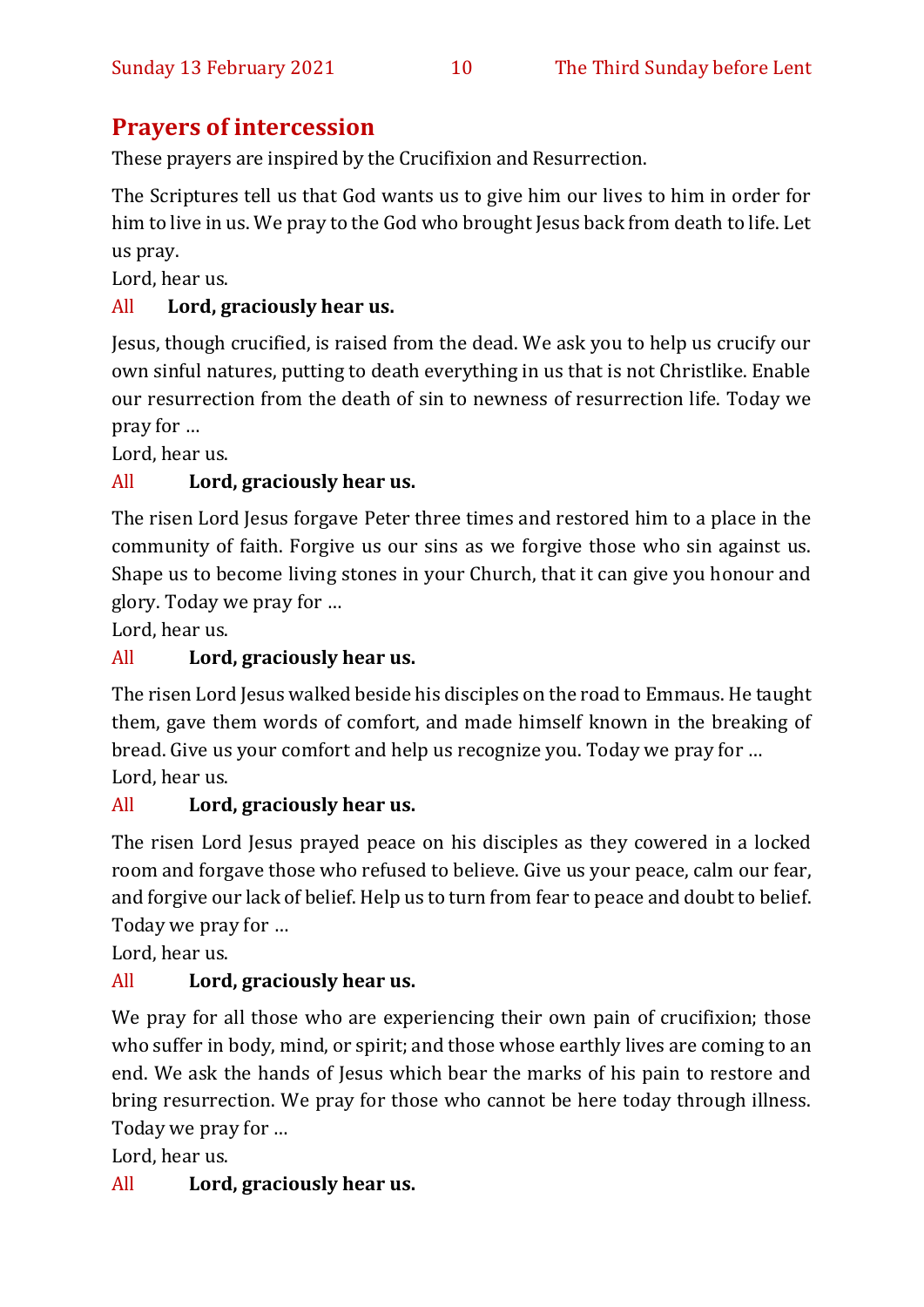Jesus died and rose to resurrection life. We pray for those who have died today; those who've died alone; and those whose years mind occur at this time. We ask you to welcome them as they pass from this life to the next. Today we pray for … Lord, hear us.

#### All **Lord, graciously hear us.**

We offer these prayers at the foot of the cross, trusting in your promise to hear and answer our prayers in the same power that raised the Lord Jesus from the dead.

Merciful Father,

All **accept these prayers for the sake of your Son, our Saviour Jesus Christ. Amen.**

#### **The peace**

Peace to you from God our heavenly Father. Peace from his Son Jesus Christ who is our peace. Peace from the Holy Spirit, the Life-giver

The peace of the Lord be always with you,

All **And also with you.**

HYMN 3 **[Walk in](https://youtu.be/dnt4ST8HGQA) the light** (please click on this link to hear the hymn)

The liturgy of the Communion Service appears below

# The Dismissal

The peace of God which passes all understanding, keep your hearts and minds in the knowledge and love of God, and of his Son Jesus Christ our Lord; and the blessing of God the Almighty: Father, Son, and Holy Spirit, be with you now and remain with you always. All **Amen.**

HYMN 4 **Jesus [Christ is risen today!](https://www.youtube.com/watch?v=X1brSOs0lMc)** (please click on this link to hear the hymn)

Go in peace to love and serve the Lord.

All **In the name of Christ. Amen.**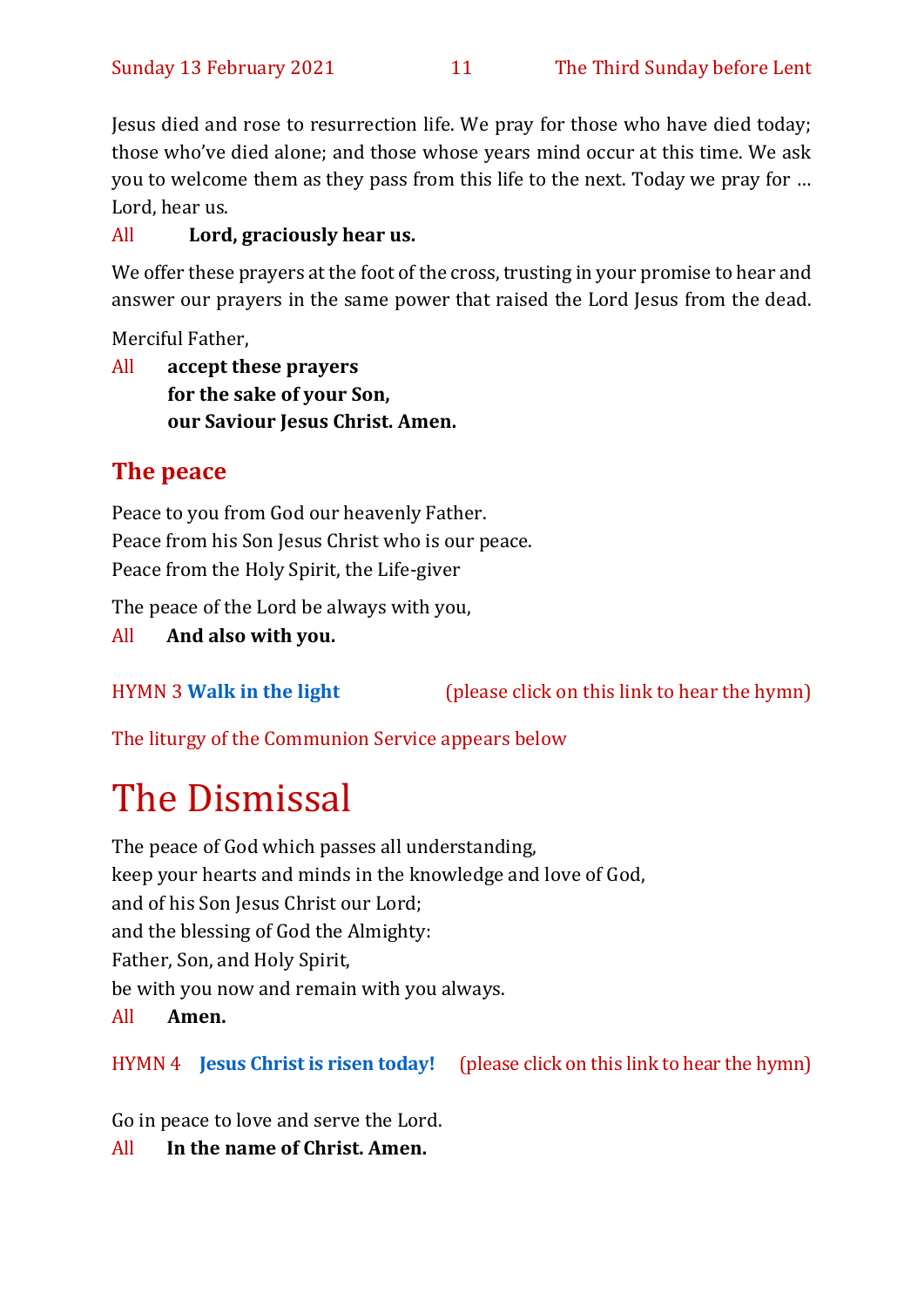## The Liturgy of the Sacrament

#### Eucharistic Prayer (prayer E)

The Lord be with you

#### All **and also with you.**

Lift up your hearts.

#### All **We lift them to the Lord.**

Let us give thanks to the Lord our God.

#### All **It is right to give thanks and praise.**

Father, you made the world and love your creation. You gave your Son Jesus Christ to be our Saviour. His dying and rising have set us free from sin and death. And so we gladly thank you, with saints and angels praising you, and saying,

All **Holy, holy, holy Lord, God of power and might, heaven and earth are full of your glory. Hosanna in the highest. Blessed is he who comes in the name of the Lord. Hosanna in the highest.**

We praise and bless you, loving Father, through Jesus Christ, our Lord; and as we obey his command, send your Holy Spirit, that broken bread and wine outpoured may be for us the body and blood of your dear Son.

On the night before he died he had supper with his friends and, taking bread, he praised you. He broke the bread, gave it to them and said: Take, eat; this is my body which is given for you; do this in remembrance of me.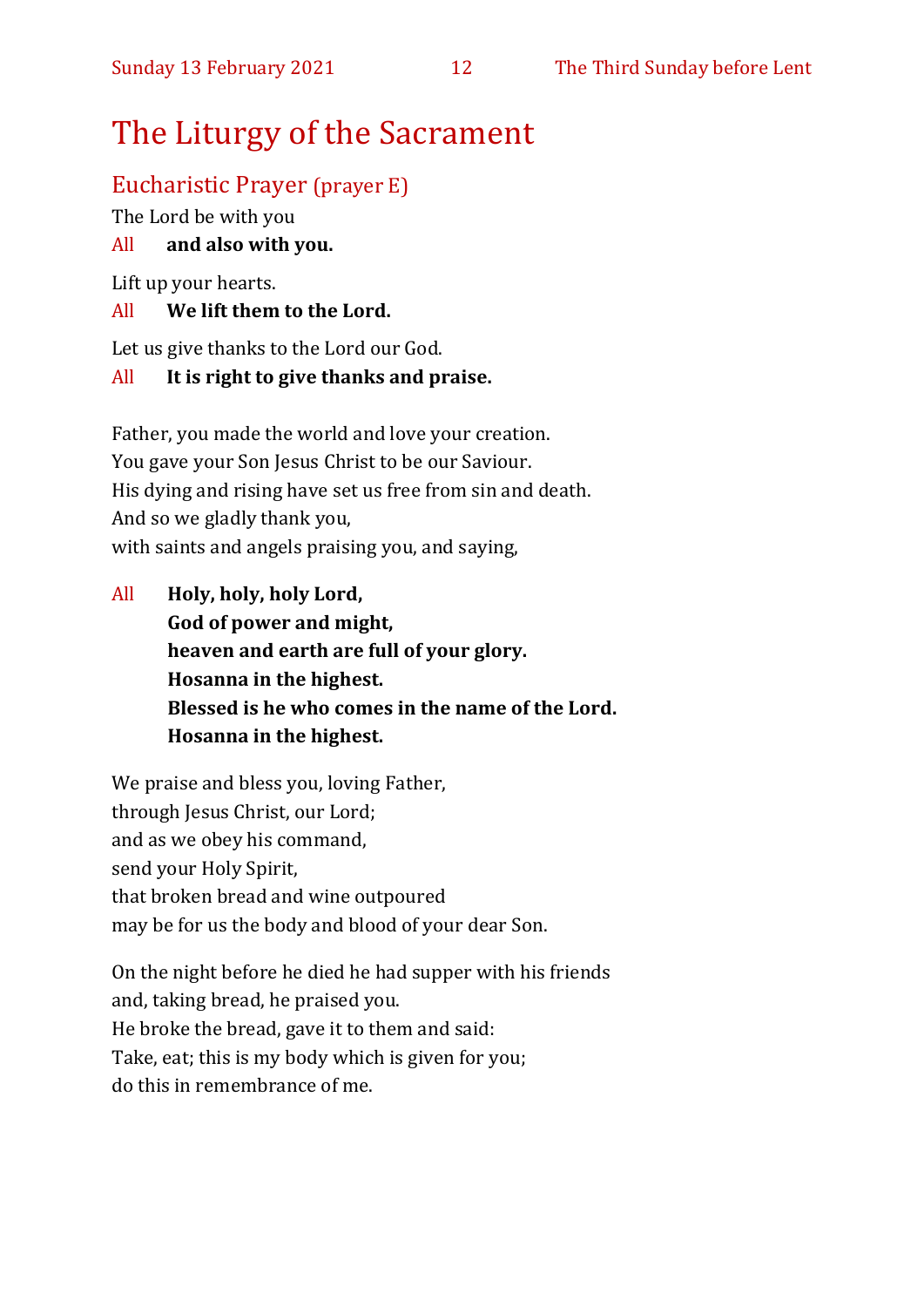When supper was ended he took the cup of wine. Again he praised you, gave it to them and said: Drink this, all of you; this is my blood of the new covenant, which is shed for you and for many for the forgiveness of sins. Do this, as often as you drink it, in remembrance of me.

So, Father, we remember all that Jesus did, in him we plead with confidence his sacrifice made once for all upon the cross.

Bringing before you the bread of life and cup of salvation, we proclaim his death and resurrection until he comes in glory.

Great is the mystery of faith:

#### All **Christ has died. Christ is risen. Christ will come again.**

Lord of all life, help us to work together for that day when your kingdom comes and justice and mercy will be seen in all the earth.

Look with favour on your people, gather us in your loving arms and bring us with all the saints to feast at your table in heaven.

Through Christ, and with Christ, and in Christ, in the unity of the Holy Spirit, all honour and glory are yours, O loving Father, for ever and ever.

All **Amen.**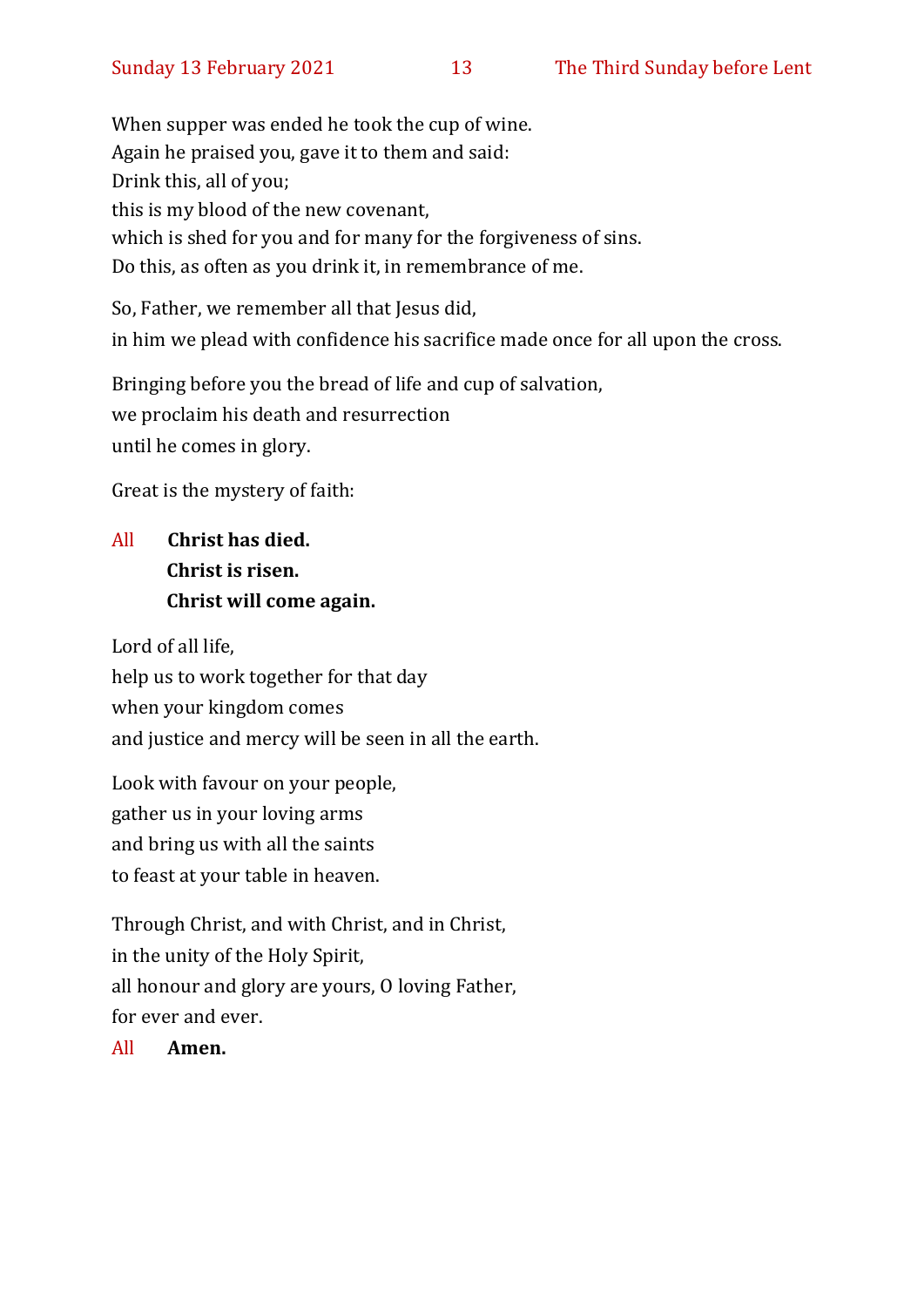#### **The Lord's Prayer**

As our Saviour taught us, so we pray

All **Our Father in heaven, hallowed be your name, your kingdom come, your will be done, on earth as in heaven. Give us today our daily bread. Forgive us our sins as we forgive those who sin against us. Lead us not into temptation but deliver us from evil.**

**For the kingdom, the power, and the glory are yours now and for ever. Amen.**

#### **Breaking of the Bread**

We break this bread to share in the body of Christ.

- All **Though we are many, we are one body, because we all share in one bread.**
- All **Lamb of God,**

**you take away the sin of the world, have mercy on us.**

**Lamb of God, you take away the sin of the world, have mercy on us.**

**Lamb of God,** 

**you take away the sin of the world, grant us peace.**

Draw near with faith. Receive the body of our Lord Jesus Christ which he gave for you, and his blood which he shed for you. Eat and drink in remembrance that he died for you, and feed on him in your hearts by faith with thanksgiving.